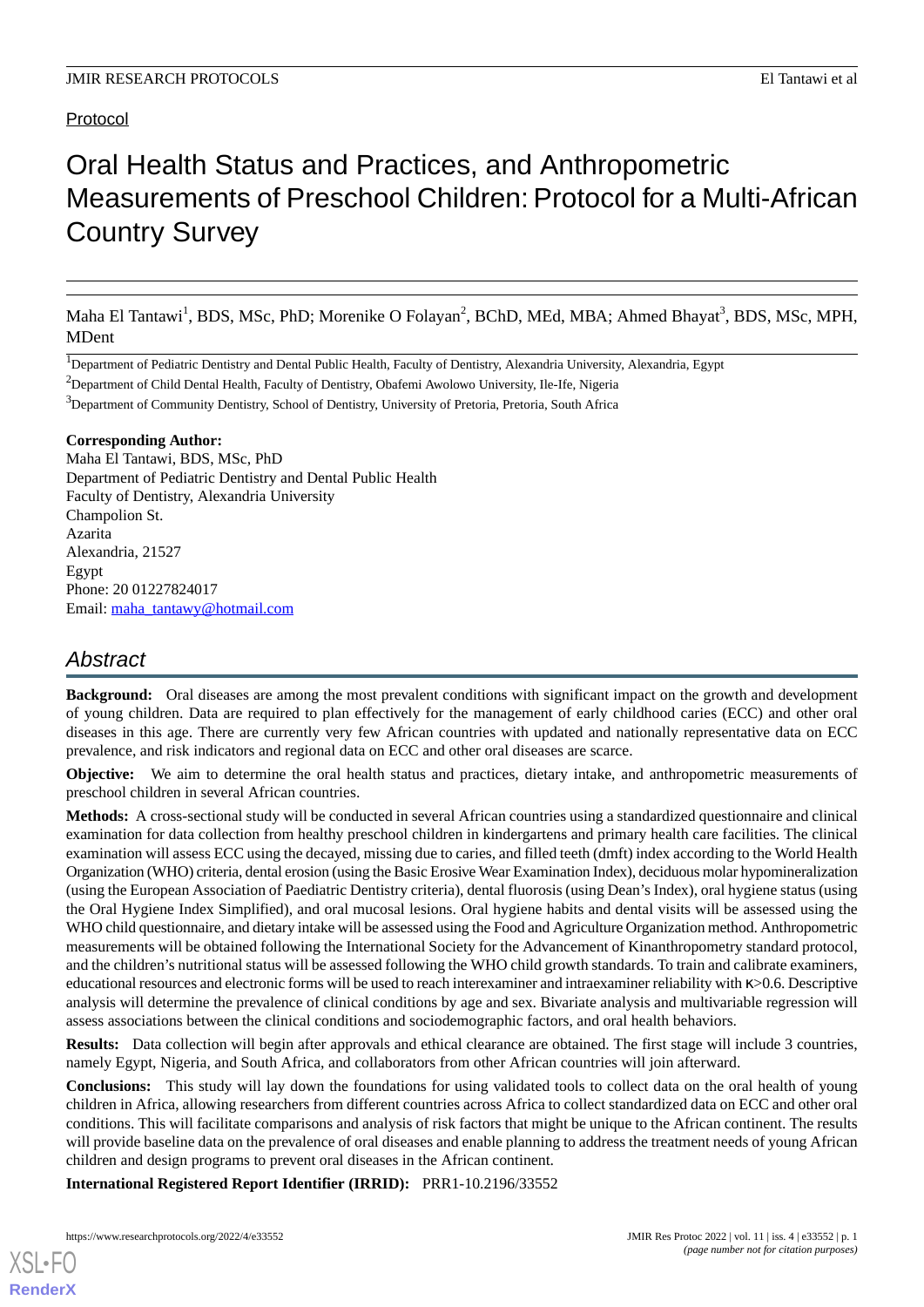#### **KEYWORDS**

oral health; early childhood caries; oral hygiene; dietary intake; Africa; preschool children; dentistry; oral disease

#### *Introduction*

Oral diseases and dental caries are public health problems [[1](#page-5-0),[2\]](#page-5-1). Early childhood caries (ECC), caries in children younger than 6 years of age, is one of the most common childhood diseases globally affecting up to 70% of children from disadvantaged communities and developed countries [[3,](#page-5-2)[4](#page-5-3)]. In addition, 8% of children worldwide are affected by untreated ECC [[5\]](#page-5-4).

Most African countries have no or outdated ECC data. According to available data, ECC prevalence ranges from 14.9% in Nigeria to 86% in Gambia [[6](#page-5-5)]. Caries is multifactorial with many factors implicated including bacteria, poor diet (such as excessive consumption of refined carbohydrates), and poor oral hygiene [[7\]](#page-5-6).

The consequences of ECC include pain, loss of appetite, loss of school days, and poor quality of life [\[3](#page-5-2),[8\]](#page-5-7). Children with ECC are more likely to have caries in their adult lives, and hence, prevention of caries is essential for the well-being of children [\[3](#page-5-2),[4\]](#page-5-3). Data on the presence and severity of ECC have been mainly reported using the decayed, missing due to carries, and filled teeth (dmft) index of the World Health Organization (WHO). However, this index does not report on the clinical consequences of ECC [\[9\]](#page-5-8). The pufa index addresses this gap by assessing visible extension of caries to pulp (p), ulcerations of the oral mucosa due to root fragments (u), fistulae (f), and abscesses (a) [\[9](#page-5-8)].

In addition to caries, children's hard dental tissues may be affected by other diseases such as dental erosion (DE) and developmental defects of enamel (DDE) such as fluorosis and deciduous molar hypomineralization (DMH). DE is caused by extrinsic (ingestion of acidic food, drinks, and acidic medications) and intrinsic (regurgitation of gastric contents into the mouth through gastroesophageal reflux) factors [[10\]](#page-5-9). DE affects the enamel, dentine, and even pulp resulting in pain, sensitivity, and discomfort [[10\]](#page-5-9). Its prevalence is increasing [[10\]](#page-5-9) with current prevalence among young children ranging between 20% to 70% [[11\]](#page-5-10).

DDE such as fluorosis, enamel hypoplasia, and DMH are childhood oral lesions. Dean's Index has been used to measure fluorosis across the globe and is recommended by the WHO [[12\]](#page-5-11). Approximately 12% of children aged 4 to 5 years have fluorosis in 1 or more teeth [\[13](#page-5-12)]. Data from Africa about DMH are sparse with little information about the relevant risk factors, and this limits the design and implementation of risk prevention programs for these lesions.

Diet is a risk factor for ECC and DMH [\[14](#page-5-13)]. Night-time bottle feeding, intake of sweetened juice, nocturnal breastfeeding after 12 months of age, and prolonged use of a pacifier covered in sweetened substances increase the risk of developing ECC [\[14](#page-5-13)]. Dietary diversity measured by the number of consumed food groups over a specified period is an indicator of diet quality, micronutrient adequacy, and micronutrient density [[15\]](#page-6-0). The nutritional status of children can be assessed by anthropometry [[16\]](#page-6-1) including height-for-age, weight-for-age, weight-for-length, and weight-for-height z-scores and the mid-upper arm circumference [[16-](#page-6-1)[18\]](#page-6-2).

Data about oral diseases, oral health practices, and dietary intake in young children in Africa are scarce. A situational analysis is needed to shed light on these conditions in different African countries to identify oral health needs and help plan oral health services based on evidence in addition to the provision of advice about dietary and oral hygiene practices. The aim of the study is to assess the prevalence of ECC and its severity using the pufa index, DDE, DMH, DE, oral health practices including oral hygiene habits, and the diversity of dietary intake in addition to anthropometric measurements of preschool children in several African countries.

# *Methods*

### **Design, Setting, and Participants**

A cross-sectional study will be used to collect data from children aged 1 to 5 years, who are free from diagnosed physical or intellectual disabilities and whose parents or guardians consent to join the study. These children will be recruited from wellness centers, kindergartens, early childhood centers, vaccination sites, and other primary health care facilities depending on the country-level context.

#### **Sample Size**

The required sample size can be determined [\[19](#page-6-3)] using a 5% margin of error, 95% CI, and the estimates of prevalence of oral diseases based on the literature with accommodation of design effects because of stratification and clustering of the sample [[20\]](#page-6-4), as shown in [Table 1](#page-2-0).

The maximum calculated sample size is 766 and with 20% expected nonresponse, the required sample size ranges from 334 at 10% prevalence to 920 at 50% prevalence. Researchers in each country or location will adapt these estimates based on which oral health outcomes they are studying and the previous estimates of prevalence at their site. In the absence of previous estimates, the working prevalence for sample size estimation would be 50%.

[XSL](http://www.w3.org/Style/XSL)•FO **[RenderX](http://www.renderx.com/)**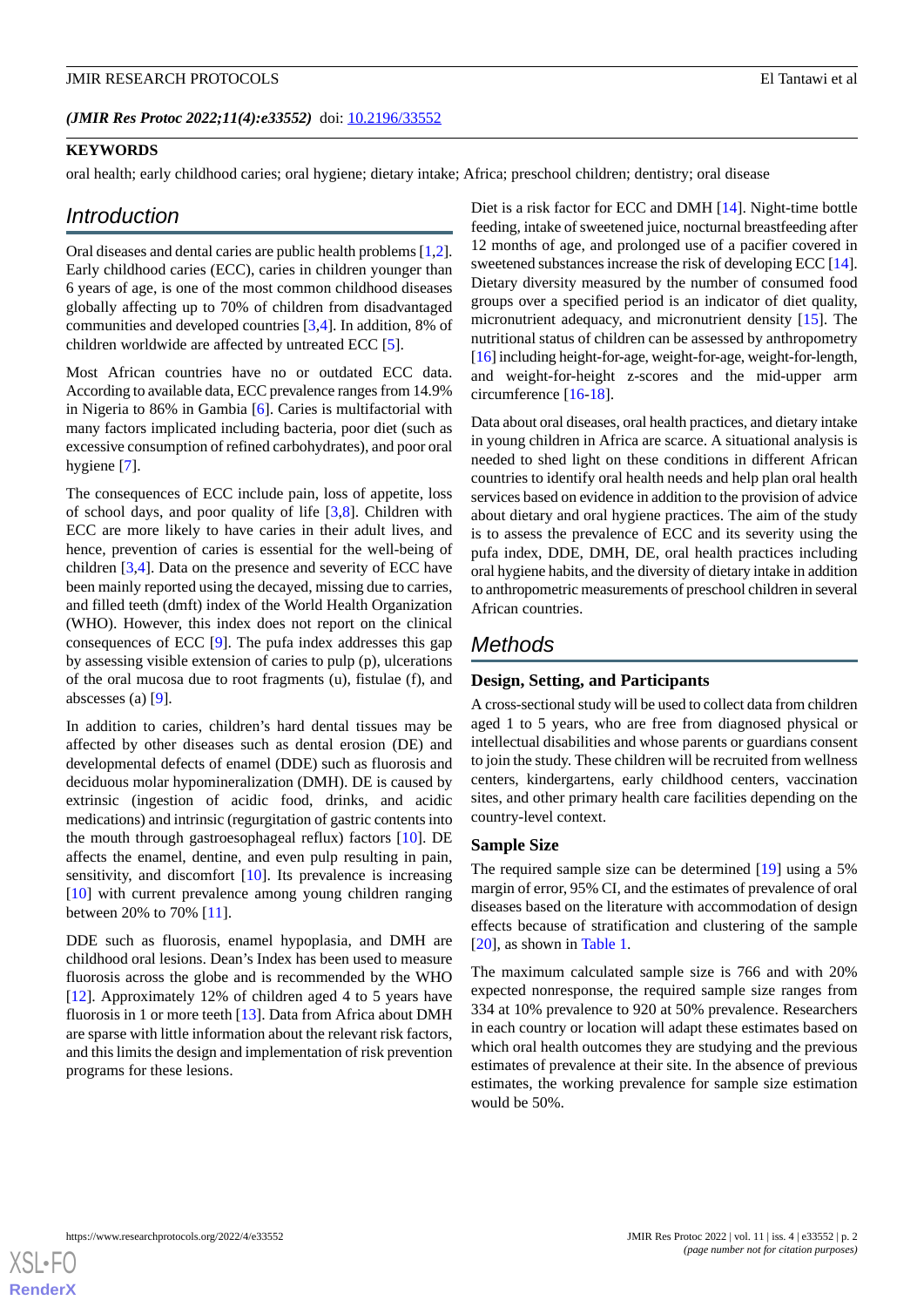<span id="page-2-0"></span>**Table 1.** Estimates of prevalence of oral diseases and required sample size.

| Oral disease prevalence (%) | Sample size based on simple random selection | Sample size considering design effects because of clustering and<br>stratification |
|-----------------------------|----------------------------------------------|------------------------------------------------------------------------------------|
| 10                          | 139                                          | 278                                                                                |
| 20                          | 246                                          | 492                                                                                |
| 30                          | 322                                          | 644                                                                                |
| 40                          | 368                                          | 736                                                                                |
| 50                          | 383                                          | 766                                                                                |
| 60                          | 368                                          | 736                                                                                |
| 70                          | 322                                          | 644                                                                                |
| 80                          | 246                                          | 492                                                                                |
| 90                          | 139                                          | 278                                                                                |

#### **Sampling Technique**

Multistage stratified cluster sampling will be used, including stratification by the area of residence (rural and urban) according to the population distribution of each country and by age into the following five age groups: 12-23 months, 24-35 months, 36-47 months, 48-59 months, and 60-71 months. All participants in a facility or at a site (cluster) will be included. Participants and facilities will be randomly selected per stratum.

#### **Data Collection Tools**

#### *Clinical Examination*

Plaque will be recorded using the Simplified Oral Hygiene Index as described by Green [\[21](#page-6-5)]. The following teeth and surfaces will be included: 55 buccal surface, 51 labial surface, 65 buccal surface, 75 lingual surface, 71 labial surface, and 85 lingual surface. Each tooth will be scored as follows: 0-no plaque; 1-plaque less than a third of the tooth surface; 2-plaque more than a third but less than two-thirds; and 3-plaque covering more than two-thirds of the tooth surface. The average individual score will be calculated by adding the scores of each tooth and dividing by 6, which is the number of teeth.

ECC examination will be performed under natural or fluorescent lighting with the participant sitting on a chair according to the WHO method of examination [\[12](#page-5-11)]. The examination is visual-tactile, conducted through visual observation and using a blunt probe such as the ball-ended WHO probe or a periodontal probe. When in doubt, examiners should assign lesser scores. Tooth surfaces should not be routinely probed. The probe should be used only to confirm possible enamel breakdown. The dmft index will be used to record the ECC status in primary teeth. Only teeth with cavitated caries will be diagnosed as decayed, whereas those with early white spot lesions or fissure sealants will be recorded as sound. The mesial and distal surfaces with tight contacts and no obvious signs of ECC lesions shall be coded as sound. Code x is to be used for a tooth that cannot be seen because it is unerupted, when a primary tooth has exfoliated, or when a permanent incisor is about to erupt or has already erupted. An examination form will be used to capture the clinical findings (see [Multimedia Appendix 1\)](#page-5-14).

The pufa index will be used to assess the severity of dental caries [[9\]](#page-5-8). Decayed teeth will be classified as "p" if pulp is

 $XS$  • FC **[RenderX](http://www.renderx.com/)** visible, "u" if there is ulceration of the oral mucosa due to root fragments, "f" if there is a fistula, and "a" if an abscess is present. Soft tissue lesions from the surrounding tissue that are not related to a tooth or ECC will not be recorded. Only 1 score will be assigned per decayed tooth.

The prevalence and severity of DE will be measured using the Basic Erosive Wear Examination Index [[22\]](#page-6-6). The buccal, occlusal, and palatal surfaces will be examined, and the highest score for each sextant will be recorded. The sum of the scores from each sextant will be added to obtain the individual score. The sextants will be classified as follows: Sextant 1: tooth #54-55, Sextant 2: #53-63, Sextant 3: #64-65, Sextant 4: #74-75, Sextant 5: #73-83, and Sextant 6: #84-85.

To assess DMH, teeth will be examined wet after debris removal using a piece of gauze. Each surface of all primary teeth will be screened for the following based on the European Association of Paediatric Dentistry's diagnostic criteria for (DMH): score 1-absence of demarcated opacities, score 2-posteruptive enamel breakdown, score 3-atypical restoration reflecting the distribution of hypoplastic enamel, and score 4-extracted teeth owing to DMH [\[23](#page-6-7)].

Dental fluorosis will be recorded using Dean's Index as recommended by the WHO [\[12](#page-5-11),[24\]](#page-6-8). All primary teeth will be included in the examination. The scoring includes normal: smooth, glossy, pale creamy-white translucent enamel surface; questionable: a few white flecks or white spots; very mild: small opaque, paper- white areas covering less than 25% of the tooth surface; mild: opaque white areas covering less than 50% of the tooth surface; moderate: all tooth surfaces affected, marked wear on biting surfaces, and with possible brown staining; and severe: all tooth surfaces affected, discrete or confluent pitting, and brown stain present.

Oral lesions not associated with dental caries will be identified and recorded according to the WHO classification [[25\]](#page-6-9), including leukoplakia, lichen planus, necrotizing ulcerative gingivitis, and candidiasis in addition to others. The type and location of the condition will be recorded.

To obtain an acceptable level of data reliability for ECC, DMH, and DE among examiners, a reference calibrating examiner (gold standard) in each country will be selected, who is a dentist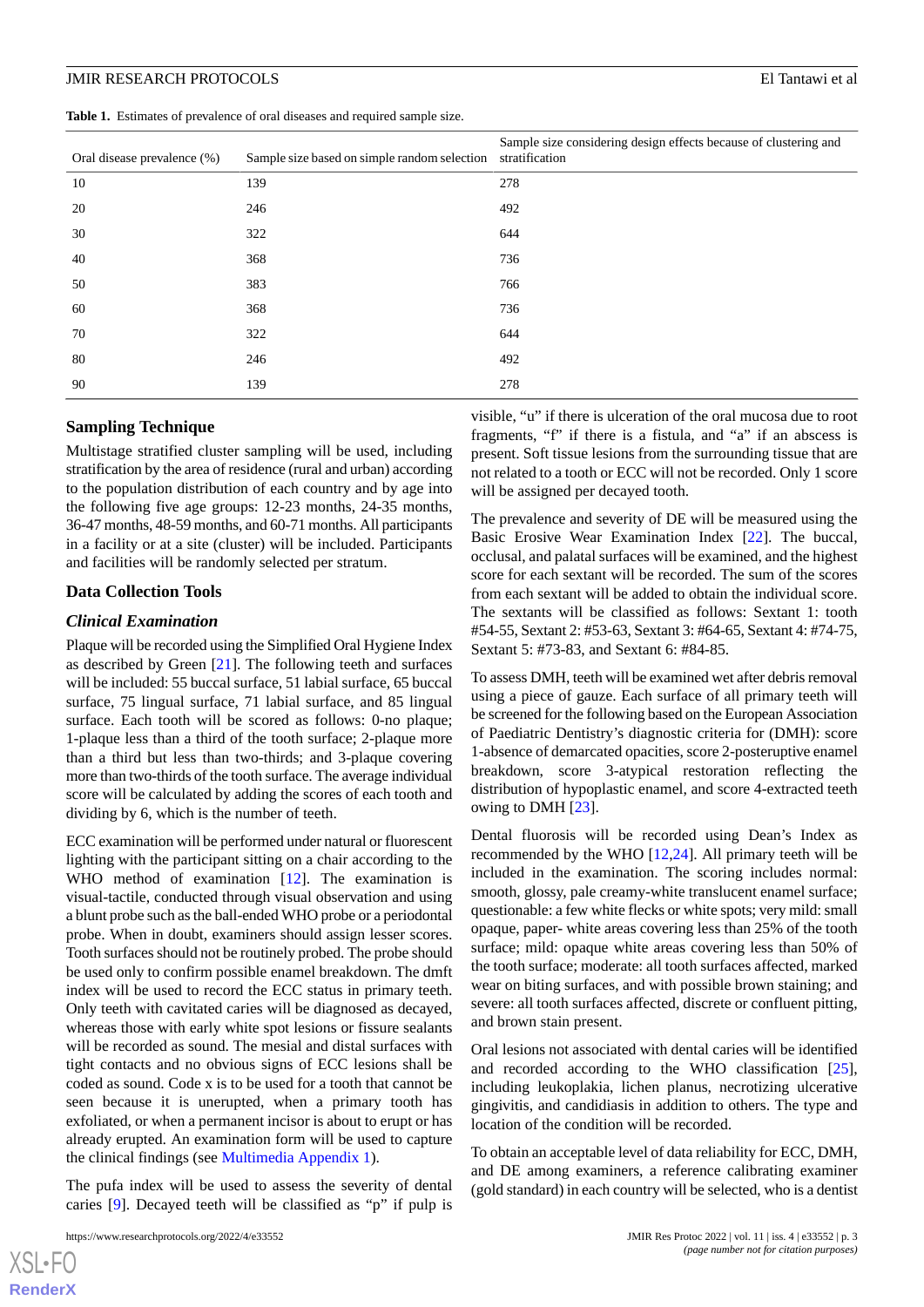with a record of publishing studies on ECC, DDE, or erosion in preschool children. The gold standard examiners will later calibrate the examiners in their respective countries. Training of the gold standard examiners will be conducted using photographs of lesions followed by an internet-based quiz asking examiners to assign diagnostic codes that will be compared to predefined diagnoses set by consensus within the core study team (authors of this paper: MET, MOF, and AB). The technique of using photographs for training and calibration has been used previously and has proved valid [[21\]](#page-6-5). In addition, this method is also recommended by the WHO [\[12](#page-5-11)]. Once trained using the photographs, the gold standard examiners will conduct a field-based calibration exercise for the other examiners comparing the examiners' diagnostic codes to those of the gold standard per country. Reliability will be assessed between a group of examiners (interexaminer reliability) and between the same examiner at different time points (intraexaminer reliability). This is done by comparing the results of examining the teeth of 5 or more children among examiners and duplicates of the examination of the same children, respectively. Discrepancies are resolved by discussion and the exercise will be repeated until reaching at least 90% agreement with κ>0.6, indicating substantial to perfect agreement [[26](#page-6-10)]. The Bangdiwala (B) statistic may be a suitable alternative to use in case of low prevalence of oral health outcomes [[27\]](#page-6-11).

#### *Questionnaire*

A standardized questionnaire (see [Multimedia Appendix 2](#page-5-15)) will be used to collect data on oral hygiene habits [[12\]](#page-5-11) and dietary intake [[28](#page-6-12)]. The questionnaire consists of the following sections:

Section 1 assesses the sociodemographic background including the children's age, sex, and familial factors such as parental education and occupation, as well as the children's rank, weight at birth, and history of breastfeeding.

Section 2 pertains to the history of several medical conditions and childhood illnesses. These include the history of medical conditions that may predispose children to malnutrition, enamel hypoplasia, and an increased risk of prolonged use of sweetened medication.

Section 3 assesses caries risk behaviors. These include the frequency of eating refined carbohydrates between meals, oral hygiene habits, history of dental visits, and parental assessment of child health based on the WHO questionnaire [\[12](#page-5-11)].

Section 4 is a 3-day food diary [[29\]](#page-6-13). The diary takes notes of the food consumed at mealtimes and in between meals, including a weekend. Parents are expected to write down everything the child eats and drinks including how much was eaten using an estimate of portion sizes.

Section 5 is the Minimum Dietary Diversity Questionnaire assessing whether the child had eaten any of the 15 food groups in the last 24 hours [\[28](#page-6-12)]. Section 6 assesses the frequency and quantity of intake of 12 categories of sugary foods and oils [[30\]](#page-6-14).

The questionnaire will be completed before the oral examination is conducted and after written consent for participation in the study is obtained. The questionnaire can be translated into local

languages and pilot tested to ensure accuracy and cultural appropriateness.

#### *Anthropometric Measurements*

Anthropometric measurements will be taken according to the standard guidelines [\[16](#page-6-1)[,17](#page-6-15)]. Nutritional status will be determined using the WHO AnthroPlus software, which contains the WHO child growth standard for children aged 0 to 5 years [[31\]](#page-6-16). Data on height and weight will be collected in line with the standard protocol of the International Society for the Advancement of Kinanthropometry [\[32](#page-6-17)]. Children will remove shoes and any heavy clothes before having their height and weight measured. Height will be measured to the nearest 0.1 cm with a portable stadiometer (Seca 217) and weight will be measured to the nearest 0.1 kg using a portable digital scale with remote display (generic electronic digital weighing scale) and the weighing scale will be zero-balanced before each child steps onto it. Measurements will be recorded after the fluctuations on the digital screen stop. Records will be taken after 2 consistent readings are obtained.

#### **Ethical Considerations**

Approval for the study will be obtained from the ethics and research committee of each country. Consent will be sought from caregivers for their participation and the participation of their children in the study. Where culturally appropriate, permission for the mother's participation in the study and consent for child's participation will be sought from the husband or father. The child's caregiver will be provided with the researchers'names and affiliations, detailed contact information of the principal investigator and the institutional research and ethics committee, study title, objectives, methods, risks, and benefits. Participants will also be informed that they have the right to withdraw from the study and will be provided with explanations regarding how the confidentiality of the provided information will be ensured. The signed consent form will be duplicated. One of the copies will be given back to the mother, whereas the other will remain with the principal investigator. Only those who give their consent to participate in the study will be enrolled.

At the end of the study, participating caregivers shall be given an information sheet that provides details on the causes and prevention of oral diseases. Participating children will receive oral hygiene instructions once the screening is completed. Parents or legal guardians will be notified of their child's oral health status, anthropometric status, and dietary intake diversity. If treatment is required, a referral letter will be given to them.

#### **Statistical Analysis**

#### *Data Management*

Data will be entered directly into an electronic form constructed using SurveyMonkey (Momentive Inc). Alternatively, a recorder may enter data on paper forms and later transfer them to the database. The examination form will show that the surfaces of each tooth are arranged in the same order for all teeth on the right and left sides of the mouth, namely occlusal, mesial, distal, buccal, and lingual, rather than the usual mirror image system displayed on dental charts. This arrangement is designed to

 $XS$  $\cdot$ FC **[RenderX](http://www.renderx.com/)**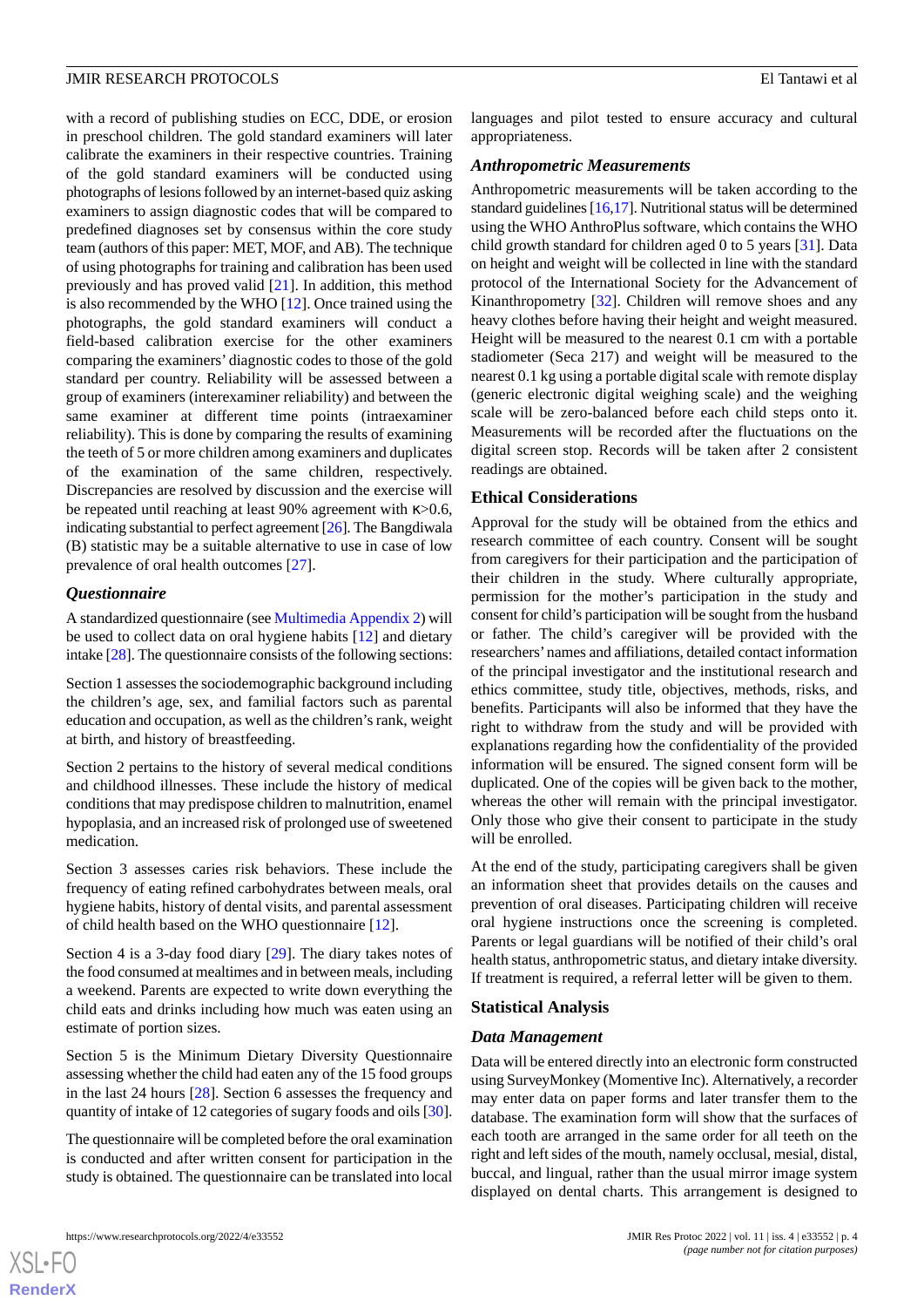make it easier for recorders to enter data in a systematic manner. The master database will be backed up each day and converted to PDF. However, data will be maintained as Excel (Microsoft Corporation) files for analysis. Deidentification of the records will be done by removing any personal identifiers that can be used to trace the data to specific participants.

### *Data Analysis*

Data will be imported into SPSS (IBM Corporation) for analysis. Descriptive analysis will be conducted to determine the prevalence of clinical conditions by age and sex. Bivariate analysis will be conducted to test associations between the presence of clinical conditions and sociodemographic factors as well as oral health habits. Anthropometric data will be analyzed using the WHO AnthroPlus software [[16\]](#page-6-1). Dietary diversity scores will be calculated. Minimum dietary diversity will be included when children complete the survey on 5 or more out of 7 possible food groups.

Multivariable regression will be used to determine the associations controlling for confounders with calculation of regression estimates and their 95% CIs. The goodness-of-fit statistics of the models will be calculated. Significance will be set at 5%.

# *Results*

This study is not funded and principal investigators at each site or in each country are expected to secure the funds needed to conduct the study. Egypt, Nigeria, and South Africa will participate in the first stage of data collection with more countries to be invited to join in the next stage(s). Participant recruitment is expected to begin once ethical clearance is obtained in the respective countries.

# *Discussion*

# **Study Objectives and Outcomes**

This study will provide information about the oral health of preschool children in African countries where oral health data are scarce. Several mother and child health programs are instituted in many African countries through governmental efforts in addition to developmental assistance for health. Generating evidence about the oral health needs of young children can support the integration of oral care for children into these existing programs.

It is expected that the prevalence of dental caries will be high in most of the countries in Africa, especially those with transitional economies. The improved financial ability of citizens increases access to high-carbohydrate diets. However, health system development may be slower than the rate of economic growth, thereby reducing the possibility of providing preventive and curative care to children. Macrolevel factors are important in understanding the risk of children to oral diseases including ECC. Country context is needed when reflecting on the prevalence of ECC and the proposals for ECC-related policies and guidance.

Household risk factors for oral diseases and ECC are also important when discussing the study findings. Socioeconomic status may increase the risks related to nutrition, dental service use, neighborhood, and residential location in addition to risks associated with knowledge, attitude, and practice. In addition, cultural practices are critical factors that may affect dietary practices of infants and children. Discussions about the prevalence of ECC will take this into cognizance.

At the individual level, each child may have risk factors for oral diseases and ECC including defective dental enamel (enamel hypoplasia, DMH, and fluorosis). Collecting data on dietary intake and obtaining anthropometric measurements help assess the nutritional status of each child and identify how nutritional factors may be a risk factor for oral diseases. This is especially important for Africa where malnutrition is still a major risk factor for under-5 mortality and morbidity. The prevalence levels are 5.3%, 30.7%, and 6% for overweight, stunting, and wasting, respectively [[33\]](#page-6-18). Understanding the relationships between malnutrition and oral health diseases will facilitate the development of integrated health programs that can address the oral and general health of children [\[34](#page-6-19)]. Such integration will likely occur at minimal costs, as it will likely fit into the targets of many existing country programs that address malnutrition as a developmental problem.

The study also aims to systematically collect data using standardized forms and methods. The developed calibration methods can be used to support data collection in future projects. The study would be the first to provide comparisons across African countries in the field of oral health, especially in young children. In addition, the study will help many countries in Africa to provide more recent data on young children's oral health and ECC. The findings would be generalizable to entire countries because the used sampling strategy ensures representation of different regions and subgroups.

The study findings will be disseminated through the publication of the first regional profile of ECC, focusing on the prevalence of ECC in Africa. This will provide evidence to support or dispel assertions about the high prevalence of ECC in the region. Moreover, countries will be able to publish and disseminate country-specific data generated using the methods described in this protocol.

The study may have some limitations. First, there may be language barriers when answering the dietary survey. This can be addressed by translating the survey into different languages where required. The survey tool also includes photographs of food items to help parents understand the meaning of the used terms. Country-level researchers can change these photographs and replace them with those of similar local items. Second, there may be challenges in accessing rural populations due to transportation or logistic issues. In these cases, researchers can send the survey forms beforehand to be collected on the day of the examination, when the anthropometric assessments will be done. Third, the cross-sectional design of the study is suitable for exploring population parameters and program planning but cannot support causality, and longitudinal studies would be needed to overcome this limitation. Fourth, data collection about oral hygiene habits and dietary intake is subject to recall and social desirability biases, as is the case with all studies using questionnaires to elicit information. The use of standardized

```
XS • FC
RenderX
```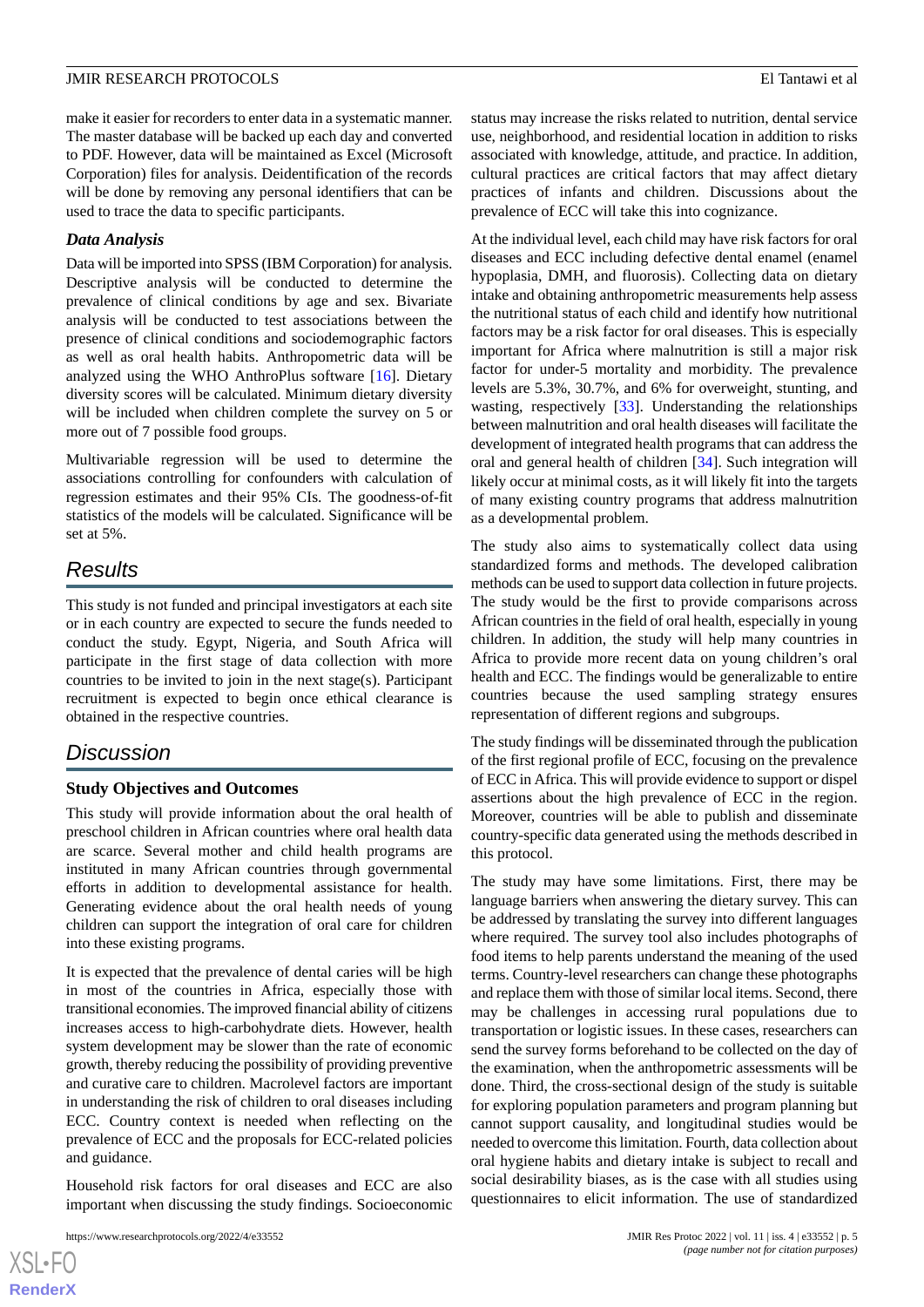and validated tools such as those used by us reduces these biases. Fifth, recruiting nationally representative samples may be difficult and external funds would be needed to help cover the associated expenses. Furthermore, focusing on selected indicators of oral health outcomes and practices may help tailor the protocol to fit available resources in different countries.

# **Conclusions**

The methods described in this protocol provide guidance for researchers in Africa to gather data on oral diseases and anthropometric scores in young children using a standardized and validated data collection tool. The data can help generate descriptive information on prevalence and risk indicators for oral health diseases in preschool children in the region.

# **Conflicts of Interest**

<span id="page-5-14"></span>None declared.

# **Multimedia Appendix 1**

<span id="page-5-15"></span>Clinical examination form. [[DOCX File , 31 KB](https://jmir.org/api/download?alt_name=resprot_v11i4e33552_app1.docx&filename=e2442bd5dc9e4ff0c828ee0c3d776ea1.docx)-[Multimedia Appendix 1\]](https://jmir.org/api/download?alt_name=resprot_v11i4e33552_app1.docx&filename=e2442bd5dc9e4ff0c828ee0c3d776ea1.docx)

# **Multimedia Appendix 2**

Questionnaire. [[DOCX File , 1527 KB](https://jmir.org/api/download?alt_name=resprot_v11i4e33552_app2.docx&filename=d2ef2af2d21c3000a203b450654efa3d.docx)-[Multimedia Appendix 2\]](https://jmir.org/api/download?alt_name=resprot_v11i4e33552_app2.docx&filename=d2ef2af2d21c3000a203b450654efa3d.docx)

### <span id="page-5-0"></span>**References**

- <span id="page-5-1"></span>1. GBD 2017 Oral Disorders Collaborators, Bernabe E, Marcenes W, Hernandez CR, Bailey J, Abreu LG, et al. Global, regional, and national levels and trends in burden of oral conditions from 1990 to 2017: a systematic analysis for the Global Burden of Disease 2017 study. J Dent Res 2020 Apr;99(4):362-373 [[FREE Full text](https://journals.sagepub.com/doi/10.1177/0022034520908533?url_ver=Z39.88-2003&rfr_id=ori:rid:crossref.org&rfr_dat=cr_pub%3dpubmed)] [doi: [10.1177/0022034520908533\]](http://dx.doi.org/10.1177/0022034520908533) [Medline: [32122215](http://www.ncbi.nlm.nih.gov/entrez/query.fcgi?cmd=Retrieve&db=PubMed&list_uids=32122215&dopt=Abstract)]
- <span id="page-5-3"></span><span id="page-5-2"></span>2. Nkambule NR, Madiba TK, Bhayat A. Dental caries, body mass index, and diet among learners at selected primary schools in Pretoria, Gauteng Province, South Africa. J Contemp Dent Pract 2019 Nov;20(11):1241-1248. [Medline: [31892673](http://www.ncbi.nlm.nih.gov/entrez/query.fcgi?cmd=Retrieve&db=PubMed&list_uids=31892673&dopt=Abstract)]
- <span id="page-5-4"></span>3. Abed R, Bernabe E, Sabbah W. Family impacts of severe dental caries among children in the United Kingdom. Int J Environ Res Public Health 2019 Dec;17(1):109 [[FREE Full text](https://www.mdpi.com/resolver?pii=ijerph17010109)] [doi: [10.3390/ijerph17010109](http://dx.doi.org/10.3390/ijerph17010109)] [Medline: [31877854\]](http://www.ncbi.nlm.nih.gov/entrez/query.fcgi?cmd=Retrieve&db=PubMed&list_uids=31877854&dopt=Abstract)
- <span id="page-5-5"></span>4. Anil S, Anand PS. Early childhood caries: prevalence, risk factors, and prevention. Front Pediatr 2017 Jul;5:157 [\[FREE](https://doi.org/10.3389/fped.2017.00157) [Full text\]](https://doi.org/10.3389/fped.2017.00157) [doi: [10.3389/fped.2017.00157](http://dx.doi.org/10.3389/fped.2017.00157)] [Medline: [28770188](http://www.ncbi.nlm.nih.gov/entrez/query.fcgi?cmd=Retrieve&db=PubMed&list_uids=28770188&dopt=Abstract)]
- 5. Warren JJ, Blanchette D, Dawson DV, Marshall TA, Phipps KR, Starr D, et al. Factors associated with dental caries in a group of American Indian children at age 36 months. Community Dent Oral Epidemiol 2016 Apr;44(2):154-161 [[FREE](http://europepmc.org/abstract/MED/26544674) [Full text\]](http://europepmc.org/abstract/MED/26544674) [doi: [10.1111/cdoe.12200\]](http://dx.doi.org/10.1111/cdoe.12200) [Medline: [26544674\]](http://www.ncbi.nlm.nih.gov/entrez/query.fcgi?cmd=Retrieve&db=PubMed&list_uids=26544674&dopt=Abstract)
- <span id="page-5-7"></span><span id="page-5-6"></span>6. El Tantawi M, Folayan MO, Mehaina M, Vukovic A, Castillo JL, Gaffar BO, et al. Prevalence and Data Availability of Early Childhood Caries in 193 United Nations Countries, 2007–2017. Am J Public Health 2018 Aug;108(8):1066-1072. [doi: [10.2105/ajph.2018.304466](http://dx.doi.org/10.2105/ajph.2018.304466)] [Medline: [29927650](http://www.ncbi.nlm.nih.gov/entrez/query.fcgi?cmd=Retrieve&db=PubMed&list_uids=29927650&dopt=Abstract)]
- <span id="page-5-8"></span>7. Tinanoff N, Baez RJ, Guillory CD, Donly KJ, Feldens CA, McGrath C, et al. Early childhood caries epidemiology, aetiology, risk assessment, societal burden, management, education, and policy: Global perspective. Int J Paediatr Dent 2019 May:238-248 [[FREE Full text](https://doi.org/10.1111/ipd.12484)] [doi: [10.1111/ipd.12484\]](http://dx.doi.org/10.1111/ipd.12484) [Medline: [31099128\]](http://www.ncbi.nlm.nih.gov/entrez/query.fcgi?cmd=Retrieve&db=PubMed&list_uids=31099128&dopt=Abstract)
- <span id="page-5-9"></span>8. Ndekero TS, Carneiro LC, Masumo RM. Prevalence of early childhood caries, risk factors and nutritional status among 3-5-year-old preschool children in Kisarawe, Tanzania. PLoS One 2021 Feb;16(2):e0247240 [\[FREE Full text\]](https://dx.plos.org/10.1371/journal.pone.0247240) [doi: [10.1371/journal.pone.0247240\]](http://dx.doi.org/10.1371/journal.pone.0247240) [Medline: [33630949](http://www.ncbi.nlm.nih.gov/entrez/query.fcgi?cmd=Retrieve&db=PubMed&list_uids=33630949&dopt=Abstract)]
- <span id="page-5-10"></span>9. Monse B, Heinrich-Weltzien R, Benzian H, Holmgren C, van Palenstein Helderman W. PUFA–an index of clinical consequences of untreated dental caries. Community Dent Oral Epidemiol 2010 Feb;38(1):77-82. [doi: [10.1111/j.1600-0528.2009.00514.x\]](http://dx.doi.org/10.1111/j.1600-0528.2009.00514.x) [Medline: [20002630\]](http://www.ncbi.nlm.nih.gov/entrez/query.fcgi?cmd=Retrieve&db=PubMed&list_uids=20002630&dopt=Abstract)
- <span id="page-5-12"></span><span id="page-5-11"></span>10. Al-Dlaigan YH, Al-Meedania LA, Anil S. The influence of frequently consumed beverages and snacks on dental erosion among preschool children in Saudi Arabia. Nutr J 2017 Dec;16:80 [[FREE Full text](https://nutritionj.biomedcentral.com/articles/10.1186/s12937-017-0307-9)] [doi: [10.1186/s12937-017-0307-9\]](http://dx.doi.org/10.1186/s12937-017-0307-9) [Medline: [29228963](http://www.ncbi.nlm.nih.gov/entrez/query.fcgi?cmd=Retrieve&db=PubMed&list_uids=29228963&dopt=Abstract)]
- <span id="page-5-13"></span>11. Mothupi KA, Nqcobo CB, Yengopal V. Prevalence of early childhood caries among preschool children in Johannesburg, South Africa. J Dent Child (Chic) 2016 May;83(2):83-87. [Medline: [27620519](http://www.ncbi.nlm.nih.gov/entrez/query.fcgi?cmd=Retrieve&db=PubMed&list_uids=27620519&dopt=Abstract)]
- 12. World Health Organization. Oral Health Surveys: Basic Methods 5th edition. Geneva, Switzerland: World Health Organization; 2013.
- 13. Warren JJ, Levy SM, Kanellis MJ. Prevalence of dental fluorosis in the primary dentition. J Public Health Dent 2001 Jun;61(2):87-91. [doi: [10.1111/j.1752-7325.2001.tb03371.x](http://dx.doi.org/10.1111/j.1752-7325.2001.tb03371.x)] [Medline: [11474919](http://www.ncbi.nlm.nih.gov/entrez/query.fcgi?cmd=Retrieve&db=PubMed&list_uids=11474919&dopt=Abstract)]
- 14. Naidoo S. Oral health and nutrition for children under five years of age: a paediatric food-based dietary guideline. S Afr J Clin Nutr 2013 Dec;26(3):S150-S155.

[XSL](http://www.w3.org/Style/XSL)•FO **[RenderX](http://www.renderx.com/)**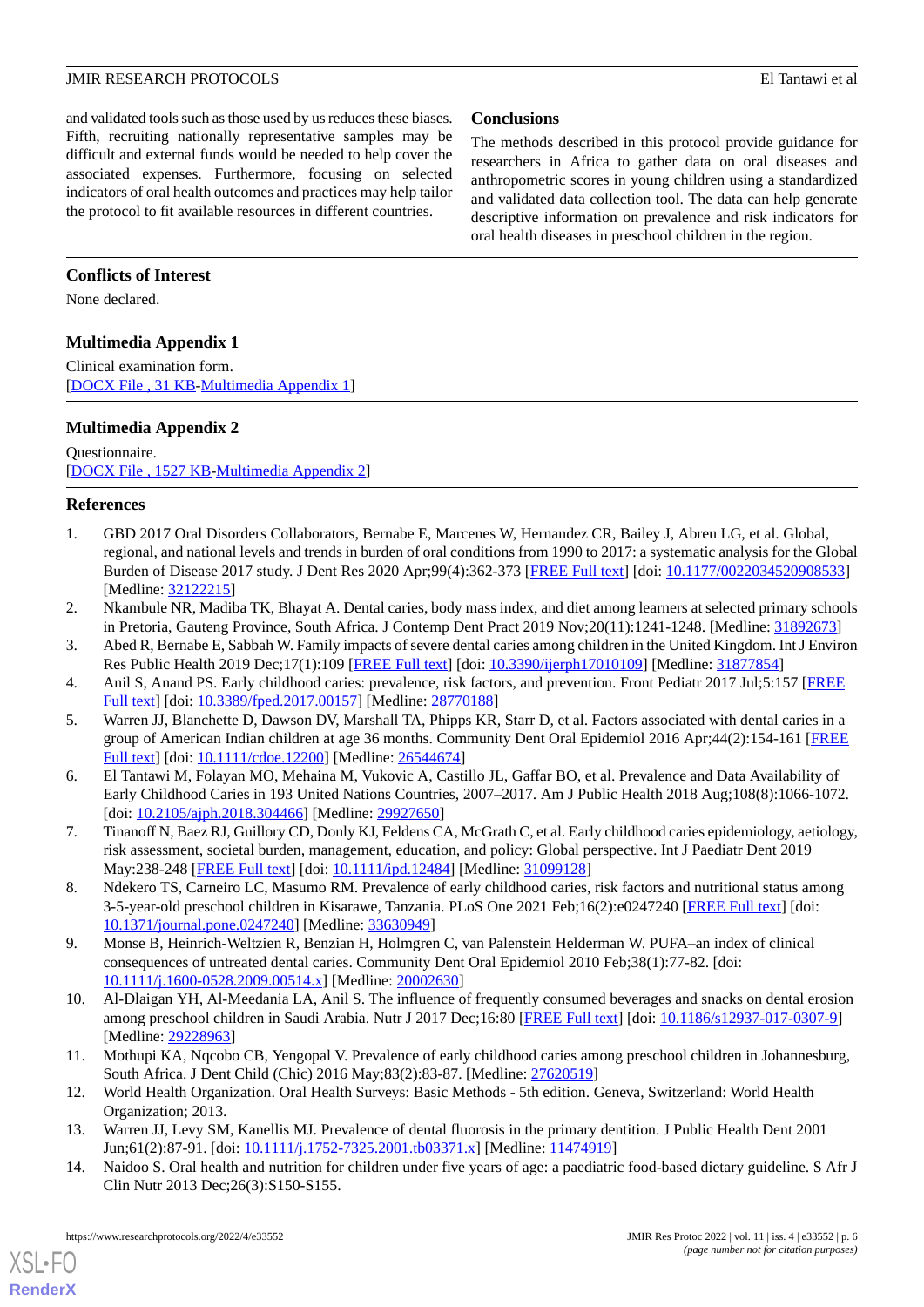- <span id="page-6-0"></span>15. Diop L, Becquey E, Turowska Z, Huybregts L, Ruel MT, Gelli A. Standard minimum dietary diversity indicators for women or infants and young children are good predictors of adequate micronutrient intakes in 24-59-month-old children and their nonpregnant nonbreastfeeding mothers in rural Burkina Faso. J Nutr 2021 Feb;151(2):412-422 [\[FREE Full text\]](http://europepmc.org/abstract/MED/33326567) [doi: [10.1093/jn/nxaa360](http://dx.doi.org/10.1093/jn/nxaa360)] [Medline: [33326567](http://www.ncbi.nlm.nih.gov/entrez/query.fcgi?cmd=Retrieve&db=PubMed&list_uids=33326567&dopt=Abstract)]
- <span id="page-6-15"></span><span id="page-6-1"></span>16. World Health Organization. WHO Anthro Survey Analyser and other tools. 2006. URL: [http://www.who.int/childgrowth/](http://www.who.int/childgrowth/software/en/) [software/en/](http://www.who.int/childgrowth/software/en/) [accessed 2022-04-09]
- <span id="page-6-2"></span>17. Cashin K, Oot L. Guide to anthropometry: a practical tool for program planners, managers, implementers. Food and Nutrition Technical Assistance III Project (FANTA)/ FHI 360. 2018. URL: [https://www.fantaproject.org/sites/default/files/resources/](https://www.fantaproject.org/sites/default/files/resources/FANTA-Anthropometry-Guide-May2018.pdf) [FANTA-Anthropometry-Guide-May2018.pdf](https://www.fantaproject.org/sites/default/files/resources/FANTA-Anthropometry-Guide-May2018.pdf) [accessed 2022-04-09]
- <span id="page-6-3"></span>18. Beckerman-Hsu JP, Chatterjee P, Kim R, Sharma S, Subramanian SV. A typology of dietary and anthropometric measures of nutritional need among children across districts and parliamentary constituencies in India, 2016. J Global Health 2020 Dec;2020(2):020424. [doi: [10.7189/jogh.10.020424](http://dx.doi.org/10.7189/jogh.10.020424)]
- <span id="page-6-4"></span>19. Select Statistical Services. Population proportion sample size. Select Statistical Services. 2022. URL: [https://select-statistics.](https://select-statistics.co.uk/calculators/sample-size-calculator-population-proportion) [co.uk/calculators/sample-size-calculator-population-proportion](https://select-statistics.co.uk/calculators/sample-size-calculator-population-proportion) [accessed 2022-04-09]
- <span id="page-6-6"></span><span id="page-6-5"></span>20. Serdar CC, Cihan M, Yücel D, Serdar MA. Sample size, power and effect size revisited: simplified and practical approaches in pre-clinical, clinical and laboratory studies. Biochem Med (Online) 2021 Feb;31(1):27-53. [doi: [10.11613/bm.2021.010502\]](http://dx.doi.org/10.11613/bm.2021.010502)
- <span id="page-6-7"></span>21. Greene JC. The Oral Hygiene Index—development and uses. J Periodontol 1967 Nov;38(6P2):625-635. [Medline: [5237686\]](http://www.ncbi.nlm.nih.gov/entrez/query.fcgi?cmd=Retrieve&db=PubMed&list_uids=5237686&dopt=Abstract) 22. Bartlett D, Ganss C, Lussi A. Basic Erosive Wear Examination (BEWE): a new scoring system for scientific and clinical needs. Clin Oral Investig 2008 Mar;12:65-68 [\[FREE Full text\]](http://europepmc.org/abstract/MED/18228057) [doi: [10.1007/s00784-007-0181-5](http://dx.doi.org/10.1007/s00784-007-0181-5)] [Medline: [18228057\]](http://www.ncbi.nlm.nih.gov/entrez/query.fcgi?cmd=Retrieve&db=PubMed&list_uids=18228057&dopt=Abstract)
- <span id="page-6-8"></span>23. Elger W, Illge C, Kiess W, Körner A, Kratzsch J, Schrock A, et al. Relationship between deciduous molar hypomineralisation and parameters of bone metabolism in preschool children. Int Dent J 2020 Aug;70(4):303-307 [\[FREE Full text\]](https://doi.org/10.1111/idj.12550) [doi: [10.1111/idj.12550\]](http://dx.doi.org/10.1111/idj.12550) [Medline: [32043580\]](http://www.ncbi.nlm.nih.gov/entrez/query.fcgi?cmd=Retrieve&db=PubMed&list_uids=32043580&dopt=Abstract)
- <span id="page-6-9"></span>24. Rozier RG. Epidemiologic indices for measuring the clinical manifestations of dental fluorosis: overview and critique. Adv Dent Res 1994 Jun;8(1):39-55. [doi: [10.1177/08959374940080010901\]](http://dx.doi.org/10.1177/08959374940080010901) [Medline: [7993559](http://www.ncbi.nlm.nih.gov/entrez/query.fcgi?cmd=Retrieve&db=PubMed&list_uids=7993559&dopt=Abstract)]
- <span id="page-6-10"></span>25. Kramer IR, Pindborg JJ, Bezroukov V, Infirri JS. Guide to epidemiology and diagnosis of oral mucosal diseases and conditions. World Health Organization. Community Dent Oral Epidemiol 1980 Feb;8(1):1-26. [doi: [10.1111/j.1600-0528.1980.tb01249.x\]](http://dx.doi.org/10.1111/j.1600-0528.1980.tb01249.x) [Medline: [6929240](http://www.ncbi.nlm.nih.gov/entrez/query.fcgi?cmd=Retrieve&db=PubMed&list_uids=6929240&dopt=Abstract)]
- <span id="page-6-12"></span><span id="page-6-11"></span>26. Christian B, Amezdroz E, Calache H, Gussy M, Sore R, Waters E. Examiner calibration in caries detection for populations and settings where in vivo calibration is not practical. Community Dent Health 2017 Dec;34(4):248-253. [doi: [10.1922/CDH\\_4102Christian06\]](http://dx.doi.org/10.1922/CDH_4102Christian06) [Medline: [29136362](http://www.ncbi.nlm.nih.gov/entrez/query.fcgi?cmd=Retrieve&db=PubMed&list_uids=29136362&dopt=Abstract)]
- <span id="page-6-13"></span>27. Landis JR, Koch GG. The measurement of observer agreement for categorical data. Biometrics 1977 Mar;33(1):159-174. [Medline: [843571](http://www.ncbi.nlm.nih.gov/entrez/query.fcgi?cmd=Retrieve&db=PubMed&list_uids=843571&dopt=Abstract)]
- <span id="page-6-14"></span>28. Shankar V, Bangdiwala SI. Observer agreement paradoxes in 2x2 tables: comparison of agreement measures. BMC Med Res Methodol 2014 Aug;14:100. [doi: [10.1186/1471-2288-14-100](http://dx.doi.org/10.1186/1471-2288-14-100)]
- <span id="page-6-16"></span>29. Food and Agriculture Organization. Dietary Assessment: A Resource Guide to Method Selection and Application in Low Resource Settings. Rome, Itlay: Food and Agriculture Organization of the United Nations; 2018.
- <span id="page-6-17"></span>30. 3 day food and activity journal. Nutrition Services, Alberta Health Services. 2021. URL: [https://myhealth.alberta.ca/Alberta/](https://myhealth.alberta.ca/Alberta/Pages/3-day-food-and-activity-journal.aspx) [Pages/3-day-food-and-activity-journal.aspx](https://myhealth.alberta.ca/Alberta/Pages/3-day-food-and-activity-journal.aspx) [accessed 2022-04-09]
- 31. Swindale A, Ohri-Vachaspati P. Collecting and analyzing the data. In: Measuring Household Food Consumption: A Technical Guide. Washington DC, United States: Food and Nutrition Technical Assistance (FANTA) Project, Academy for Educational Development (AED); 2005:3-24.
- <span id="page-6-19"></span><span id="page-6-18"></span>32. de Onis M, Onyango AW, Borghi E, Garza C, Yang H, WHO Multicentre Growth Reference Study Group. Comparison of the World Health Organization (WHO) child growth standards and the National Center for Health Statistics/WHO international growth reference: implications for child health programmes. Public Health Nutr 2006 Oct;9(7):942-947. [doi: [10.1017/phn20062005\]](http://dx.doi.org/10.1017/phn20062005) [Medline: [17010261\]](http://www.ncbi.nlm.nih.gov/entrez/query.fcgi?cmd=Retrieve&db=PubMed&list_uids=17010261&dopt=Abstract)
- 33. World Health Organization. Measuring a child's growth. In: Training Course on Child Growth Assessment: WHO Child Growth Standards. Geneva, Switzerland: World Health Organization; 2008.
- 34. Africa-the burden of malnutrition at a glance. Global Nutrition Report. 2018. URL: [https://globalnutritionreport.org/resources/](https://globalnutritionreport.org/resources/nutrition-profiles/africa/) [nutrition-profiles/africa/](https://globalnutritionreport.org/resources/nutrition-profiles/africa/) [accessed 2022-04-09]

# **Abbreviations**

[XSL](http://www.w3.org/Style/XSL)•FO **[RenderX](http://www.renderx.com/)**

**DDE:** developmental defects of enamel **DE:** dental erosion dmft: decayed, missing due to caries, and filled teeth **DMH:** deciduous molar hypomineralization **ECC:** early childhood caries **pufa:** pulp, ulcerations of the oral mucosa due to root fragments, fistulae, and abscesses **WHO:** World Health Organization